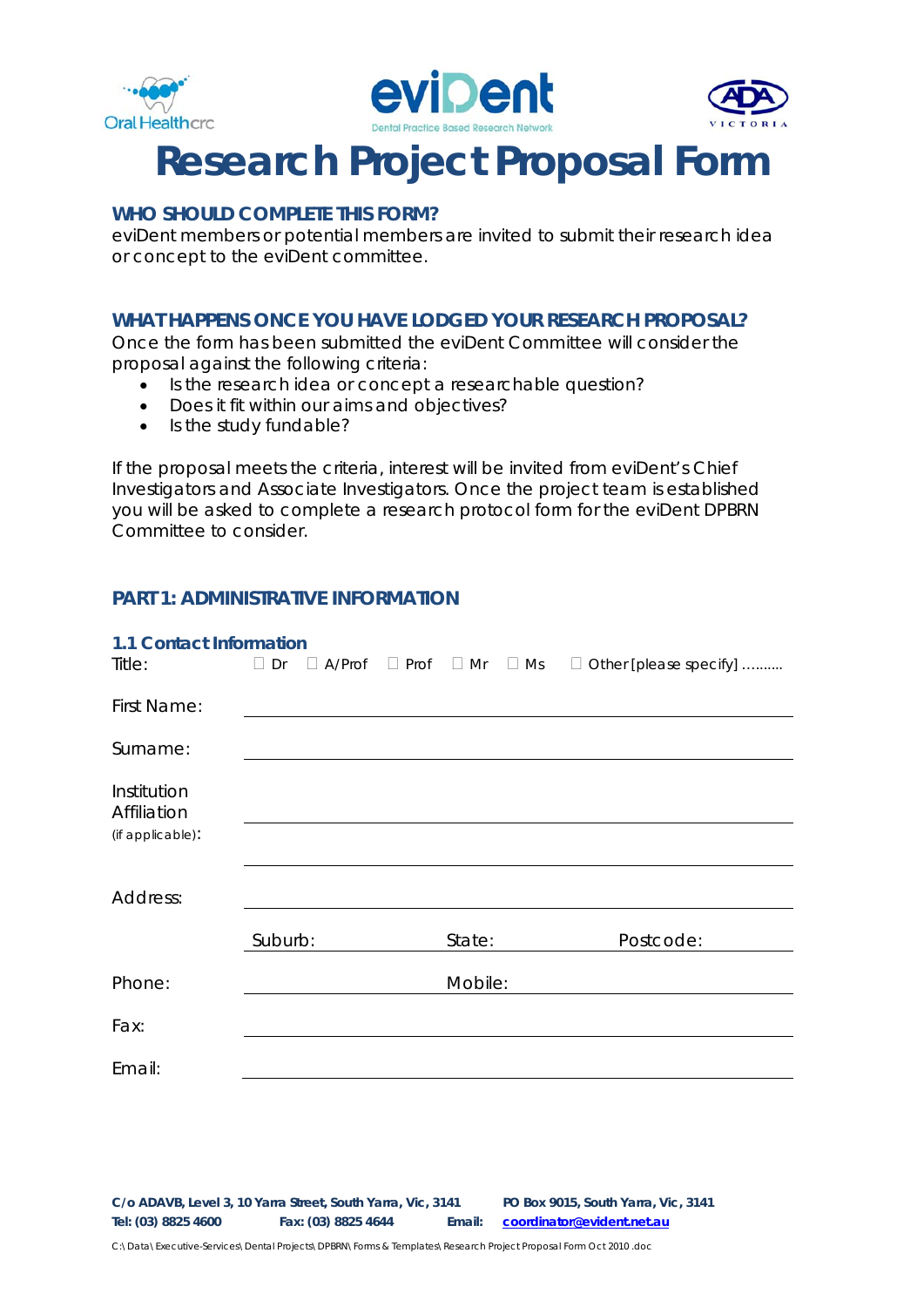





**PART 2: PROJECT DETAILS[1](#page-1-0)**

**2.1 Describe the problem/ research idea or concept**

**2.2 Describe what you hope to learn from the study**

<span id="page-1-0"></span><sup>-</sup><sup>1</sup> Key elements of this have been based on a design originally created by PEARL [https://web.emmes.com/study/pearl/studies/sug\\_frm.htm](https://web.emmes.com/study/pearl/studies/sug_frm.htm)

**C/o ADAVB, Level 3, 10 Yarra Street, South Yarra, Vic, 3141 PO Box 9015, South Yarra, Vic, 3141 Tel: (03) 8825 4600 Fax: (03) 8825 4644 Email: [coordinator@evident.net.au](mailto:coordinator@evident.net.au)**

C:\Data\Executive-Services\Dental Projects\DPBRN\Forms & Templates\Research Project Proposal Form Oct 2010 .doc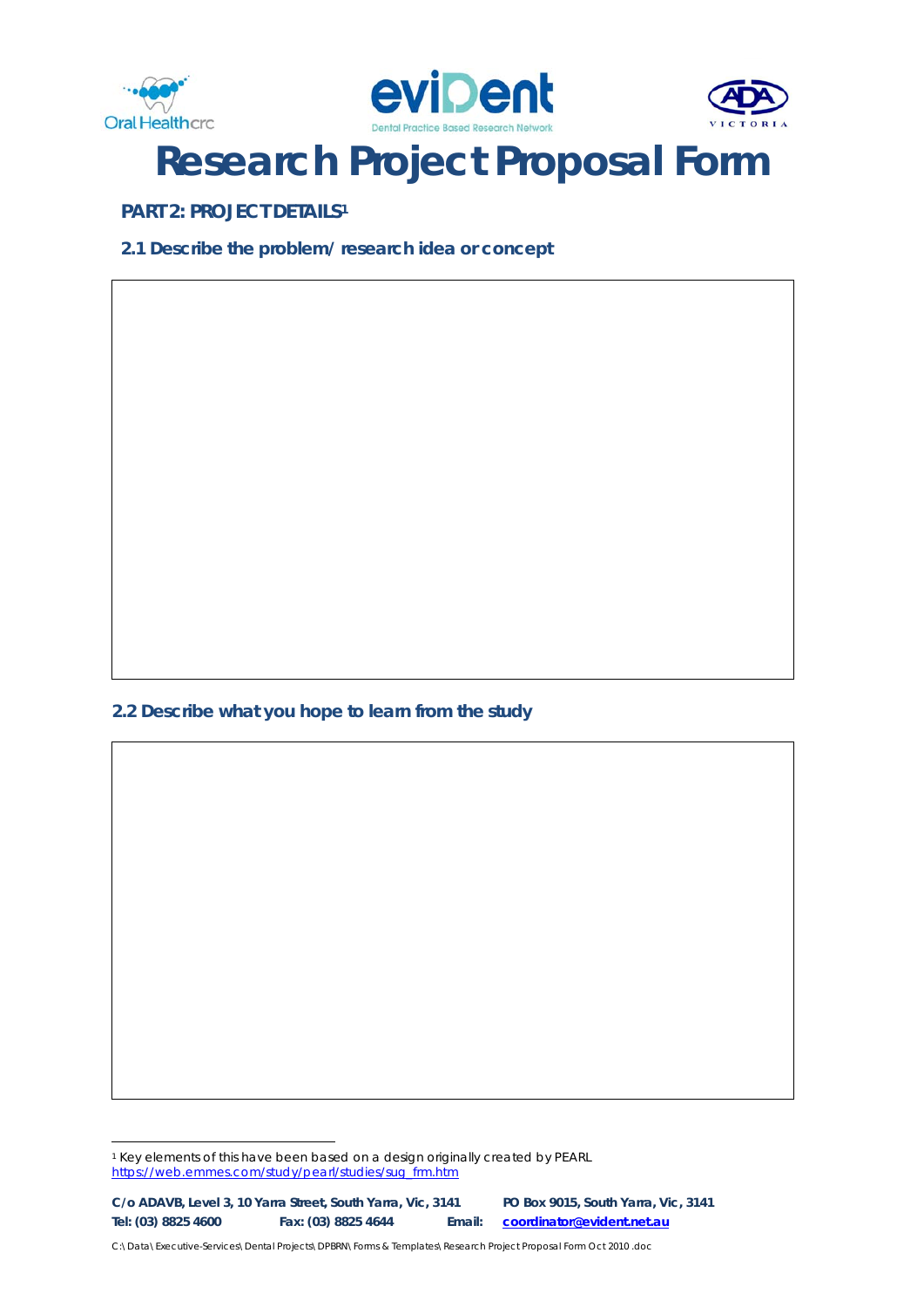





**2.3 Describe how the research project could be implemented within a practice setting**

**C/o ADAVB, Level 3, 10 Yarra Street, South Yarra, Vic, 3141 PO Box 9015, South Yarra, Vic, 3141 Tel: (03) 8825 4600 Fax: (03) 8825 4644 Email: [coordinator@evident.net.au](mailto:coordinator@evident.net.au)**